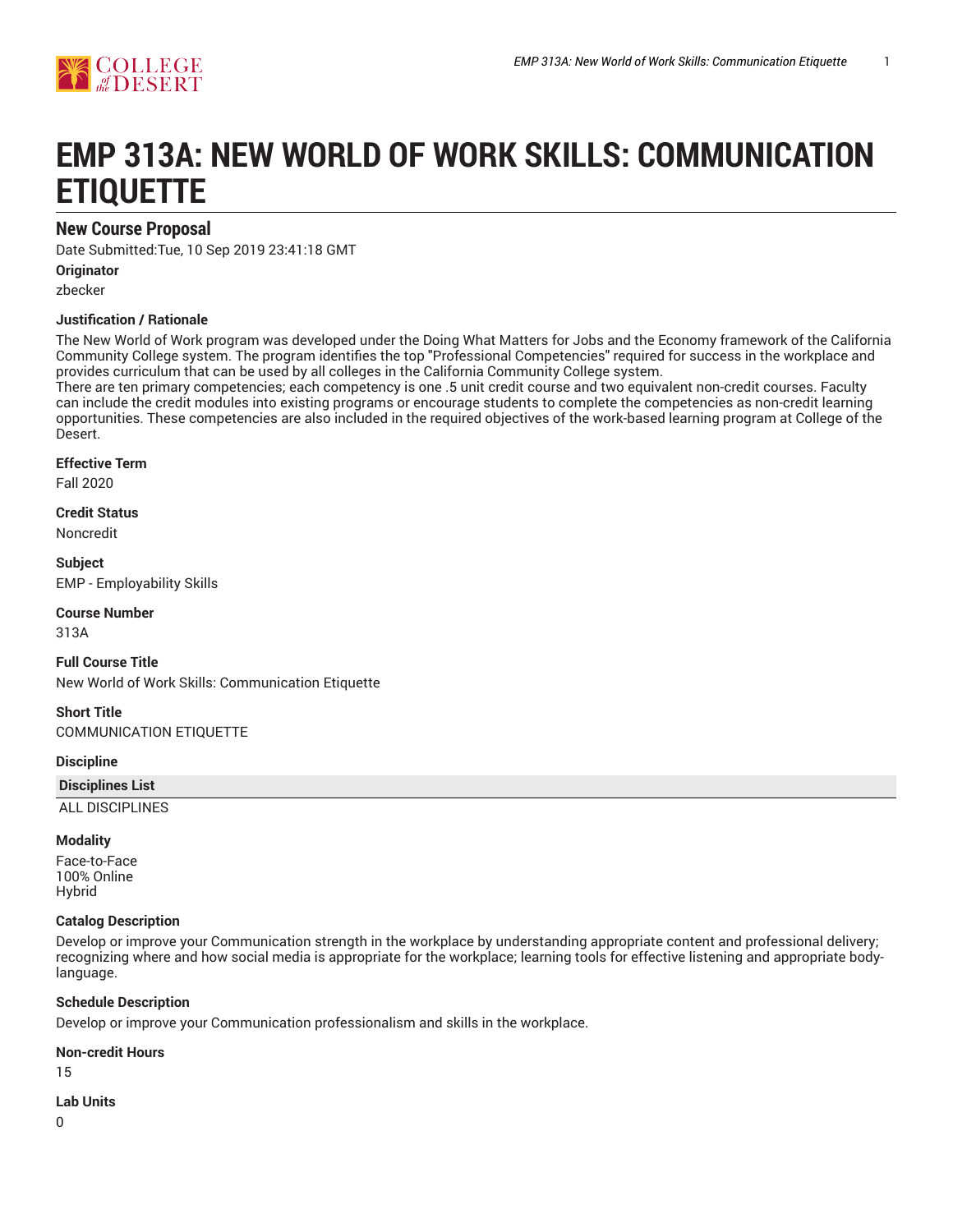

**In-class Hours** 5

**Out-of-class Hours** 10

**Total Course Units** 0 **Total Semester Hours** 15

**Override Description** Noncredit course.

### **Required Text and Other Instructional Materials**

**Resource Type** Web/Other **Open Educational Resource** Yes

**Year** 2018

#### **Description**

New World of Work Instructional Materials available through Linked Learning/New World of Work.

#### **Class Size Maximum**

40

#### **Course Content**

- 1. Appropriate communication content for the workplace.
- 2. Body language and non-verbal communication.
- 3. Attentive listening.
- 4. Social Media.

#### **Course Objectives**

|             | <b>Objectives</b>                                                                       |
|-------------|-----------------------------------------------------------------------------------------|
| Objective 1 | Recognize appropriate content for the workplace.                                        |
| Objective 2 | Develop professional delivery manner and techniques to improve workplace effectiveness. |
| Objective 3 | Recognize issues with social media in the workplace.                                    |
| Objective 4 | Understand non-verbal communication and body-language.                                  |

#### **Student Learning Outcomes**

|           | Upon satisfactory completion of this course, students will be able to:                                               |
|-----------|----------------------------------------------------------------------------------------------------------------------|
| Outcome 1 | Demonstrate professional communication skills, including awareness of non-verbal communication and body<br>language. |

#### **Methods of Instruction**

| <b>Method</b>      | Please provide a description or examples of how each instructional<br>method will be used in this course.        |
|--------------------|------------------------------------------------------------------------------------------------------------------|
| Discussion         | In class discussion and/or online Canvas discussions on effective<br>communication and non-verbal communication. |
| Collaborative/Team | Creation of cooperative learning tasks such as a small group or paired<br>activities presentations.              |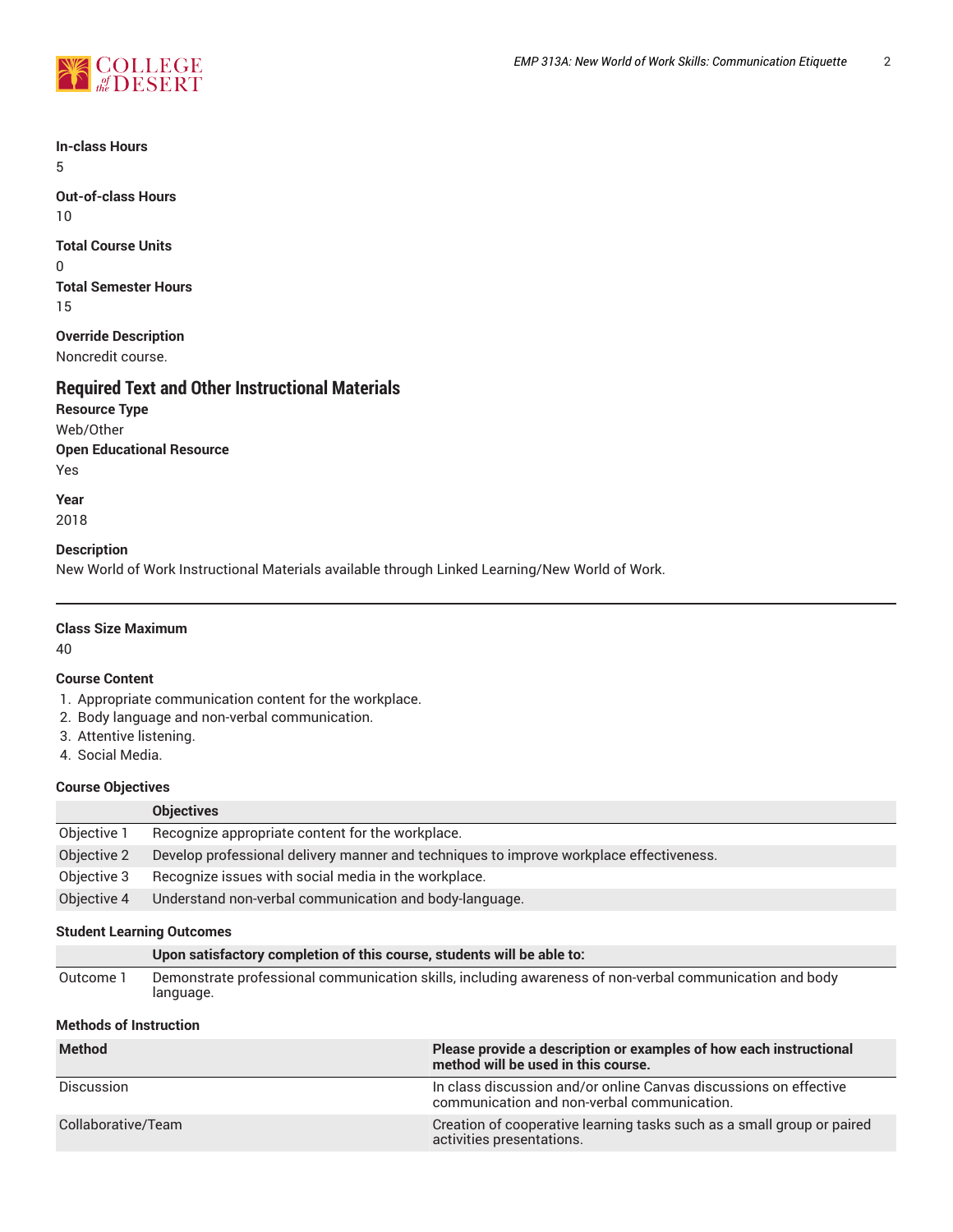

| Technology-based instruction                  | Use of learning materials available on the web, including "What Not To<br>Do" videos.                                                                                                       |                           |  |
|-----------------------------------------------|---------------------------------------------------------------------------------------------------------------------------------------------------------------------------------------------|---------------------------|--|
| Lecture                                       | Presentation of workplace communication basics, presentation skills,<br>listening skills and awareness of non-verbal communication.                                                         |                           |  |
| Self-exploration                              | Survey at beginning of class to identify current level of communication<br>awareness.                                                                                                       |                           |  |
| <b>Methods of Evaluation</b>                  |                                                                                                                                                                                             |                           |  |
| <b>Method</b>                                 | Please provide a description or examples of how<br>each evaluation method will be used in this course.                                                                                      | <b>Type of Assignment</b> |  |
| College level or pre-collegiate essays        | Writing Assignments completed out-of-class<br>analyzing 'What Not To Do" videos presented in-<br>class.                                                                                     | In and Out of Class       |  |
| Student participation/contribution            | Class discussion and questions on beginning of<br>class survey results and assigned readings.                                                                                               | In Class Only             |  |
| Self/peer assessment and portfolio evaluation | Surveys at beginning of class; self analysis<br>of life experiences in verbal and non-verbal<br>communication presented at in-class discussions<br>and in out-of-class written assignments. | In and Out of Class       |  |
| Group activity participation/observation      | Activity based analysis of videos and reading                                                                                                                                               | In Class Only             |  |

materials as applied to the workplace

| Presentations/student demonstration observations | Presentation on development of academic<br>and workplace goals for improved workplace<br>communication. | In Class Only     |
|--------------------------------------------------|---------------------------------------------------------------------------------------------------------|-------------------|
| Other                                            | Out-of-class hours will be tracked through the<br>learning management system.                           | Out of Class Only |
| $\lambda$ aaigunnanta                            |                                                                                                         |                   |

communication.

## **Assignments**

#### **Other In-class Assignments**

- 1. Beginning of semester survey to determine current awareness of communication etiquette.
- 2. Individual or group projects designed to identify and apply effective communication principles.
- 3. Case studies designed to identify what constitutes acceptable communication and how communication behavior affects the workplace.
- 4. Online individual, small group, or paired presentations designed to identify and apply effective communication tools and techniques.

#### **Other Out-of-class Assignments**

1. Students are expected to spend a minimum of ten hours on outside assignments which include a variety of video resources, self analysis of life experiences, and development of academic and workplace goals.

#### **Grade Methods**

Pass/No Pass Only

## **Distance Education Checklist**

**Include the percentage of online and on-campus instruction you anticipate.**

**Online %** 100

## **Instructional Materials and Resources**

#### If you use any other technologies in addition to the college LMS, what other technologies will you use and how are you ensuring **student data security?**

New World of Work materials are maintained by Shasta College and made available to faculty and students through Linked In Learning which requires password access.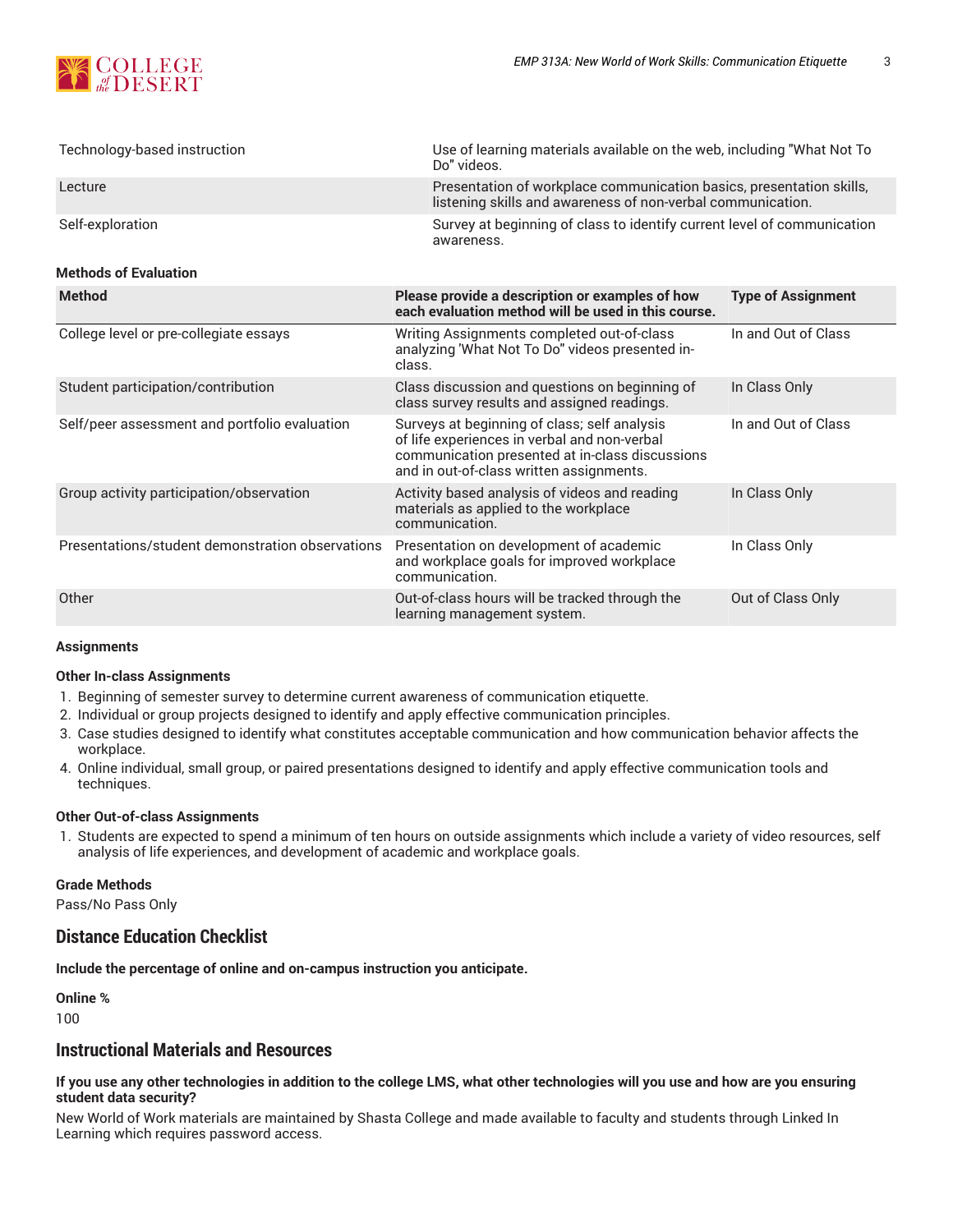

#### **If used, explain how specific materials and resources outside the LMS will be used to enhance student learning.**

New World of Work materials have been developed at the state level in collaboration with industry and vetted as appropriate to enhance the learning experience.

### **Effective Student/Faculty Contact**

#### Which of the following methods of regular, timely, and effective student/faculty contact will be used in this course?

#### **Within Course Management System:**

Timely feedback and return of student work as specified in the syllabus Discussion forums with substantive instructor participation Regular virtual office hours Private messages Online quizzes and examinations Video or audio feedback Weekly announcements

#### **External to Course Management System:**

Direct e-mail Posted audio/video (including YouTube, 3cmediasolutions, etc.)

#### **For hybrid courses:**

Scheduled Face-to-Face group or individual meetings

#### Briefly discuss how the selected strategies above will be used to maintain Regular Effective Contact in the course.

This class will be taught either online or as a hybrid via Canvas. Instructors will use asynchronous text and video messages to interact with the students. Also, discussions boards, constant announcements will be used. Zoom virtual office hours with screen sharing and interaction capabilities will be available.

#### **If interacting with students outside the LMS, explain how additional interactions with students outside the LMS will enhance student learning.**

Canvas is used for external interaction as well.

#### **Other Information**

#### Provide any other relevant information that will help the Curriculum Committee assess the viability of offering this course in an online **or hybrid modality.**

All materials for the course are web-based so online and/or hybrid modality is appropriate.

#### **MIS Course Data**

**CIP Code** 32.0105 - Job-Seeking/Changing Skills.

**TOP Code** 051800 - Customer Service

**SAM Code** C - Clearly Occupational

**Basic Skills Status** Not Basic Skills

**Prior College Level** Not applicable

**Cooperative Work Experience** Not a Coop Course

**Course Classification Status** Workforce Prep Enhanced Funding